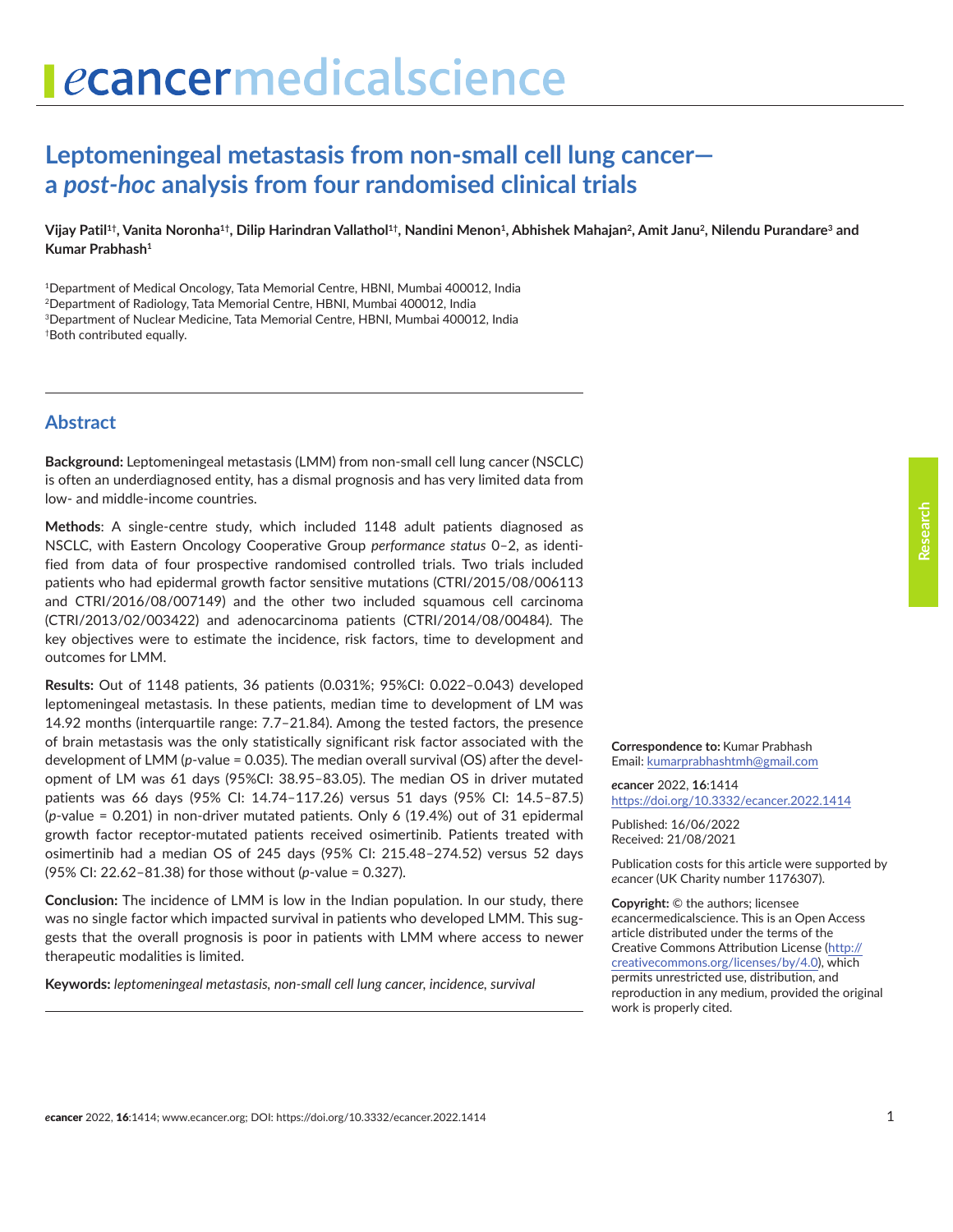# **Introduction**

Leptomeningeal metastasis (LMM) is a rare and underdiagnosed entity in extracranial solid tumours [\[1, 2\].](#page-8-0) It often occurs in the setting of a progression of systemic disease. The estimated incidence of LMM in solid tumours (excluding central nervous system tumours) is around 5%–10% [\[3\].](#page-8-0) The treatment of LMM has also evolved, but the prognosis of LMM remains dismal when compared to other sites of metastasis [\[4\]](#page-8-0). The two commonest extracranial solid tumour sites leading to LMM are breast carcinoma and non-small cell lung cancer (NSCLC) [\[3\].](#page-8-0) The improvement in diagnostic modalities and newer modalities of treatment of malignancies has led to an increase in the diagnosis of LMM [\[5, 6\]](#page-8-0).

The occurrence of LMM is particularly increased in patients with driver mutations as a result of their improved outcomes with targeted therapies and better extracranial disease control [\[5,](#page-8-0) [6\]](#page-8-0). Previously reported studies by Yang *et al* [\[6\]](#page-8-0) and Liao *et al* [\[7\]](#page-8-0) in a similar setting showed higher rates of LMM among epidermal growth factor receptor (EGFR)-mutated patients when compared to mutation negative patients. Yang *et al* [\[6\]](#page-8-0) showed a 9.4% incidence of LMM among EGFR-mutated patients when compared to 1.7% in negative ones; Liao *et al* [\[7\]](#page-8-0) reported 212 patients (3.8%) with LMM in NSCLC of which 75 patients harboured EGFR mutations. The mechanisms responsible for the higher frequency of LMM in patients with driver mutations may be multifactorial. Longer survival and insufficient penetration of tyrosine kinase inhibitors (TKIs) into the CSF are likely to be the main explanations. With the application of TKIs, overall survival (OS) of metastatic NSCLC with driver mutations was improved in comparison to the OS of patients with wild-type. Moreover, the ratio of the CSF to plasma concentration of TKIs is low on account of incomplete penetration of the blood–brain barrier [\[8\].](#page-8-0) Hence, insufficient levels of TKIs, which result in continuing lower stimulation of tumour cells, may favour resistance and pave the way for LMM. Even though these are postulated, the exact mechanism has not yet been elucidated. Globally, the improvement in treatment of malignancies, with the entry of novel therapies and higher generation of targeted agents with better central nervous system penetration, has improved the median survival in LMM from 1–3 months to 3–11 months [\[5,](#page-8-0) [6\].](#page-8-0) However, access to these novel agents is limited in low- and middle-income countries (LMICs). There is very limited literature regarding the incidence, presentation symptoms, diagnostic modalities, treatment and outcomes of LMM with these novel therapies from LMICs. Over the last 5 years, we have reported four randomised studies in NSCLC from India [\[9–](#page-8-0)[12\].](#page-9-0) These studies have contributed towards the improvement in outcomes of NSCLC. In view of the limited data on LMM from NSCLC from LMIC, we carried out this *post-hoc* analysis on the data obtained from these four prospective randomised studies, with a key objective to estimate the median OS in patients who develop LMM after diagnosis of NSCLC. The other objectives were to estimate the incidence of LMM, risk factors, clinical presentation and pattern of treatment.

# **Materials and methods**

### *Patient selection*

This was a *post-hoc* analysis on the data collected from the four prospective randomised controlled trials conducted on NSCLC patients at a single centre in the last 10 years. All the four studies have been published and the detailed study protocols are available online.

These trials included the following:

- 1. Patients who had EGFR sensitising mutations enrolled in a 1:1 fashion either in the pemetrexed versus gefitinib trial (Pem-Gef study, February 2012 and April 2016) [\[9\]](#page-8-0) or gefitinib versus gefitinib plus pemetrexed and carboplatin trial (Gef versus Gef+C study, August 2016 and August 2018) [\[10\].](#page-8-0) The primary end point was progression-free survival (PFS) with OS being a key secondary end point in both studies.
- 2. Patients who were diagnosed with squamous cell carcinoma of the lungs were enrolled in a 1:1 fashion in the low-dose gemcitabine with platinum versus standard-dose gemcitabine with the platinum trial (May 2013–March 2018) [\[11\]](#page-8-0). OS was the primary end point.
- 3. Patients with adenocarcinoma who were enrolled in the pemetrexed versus erlotinib maintenance trial (November 2014–March 2017) with quality of life being the primary end point [\[12\].](#page-9-0)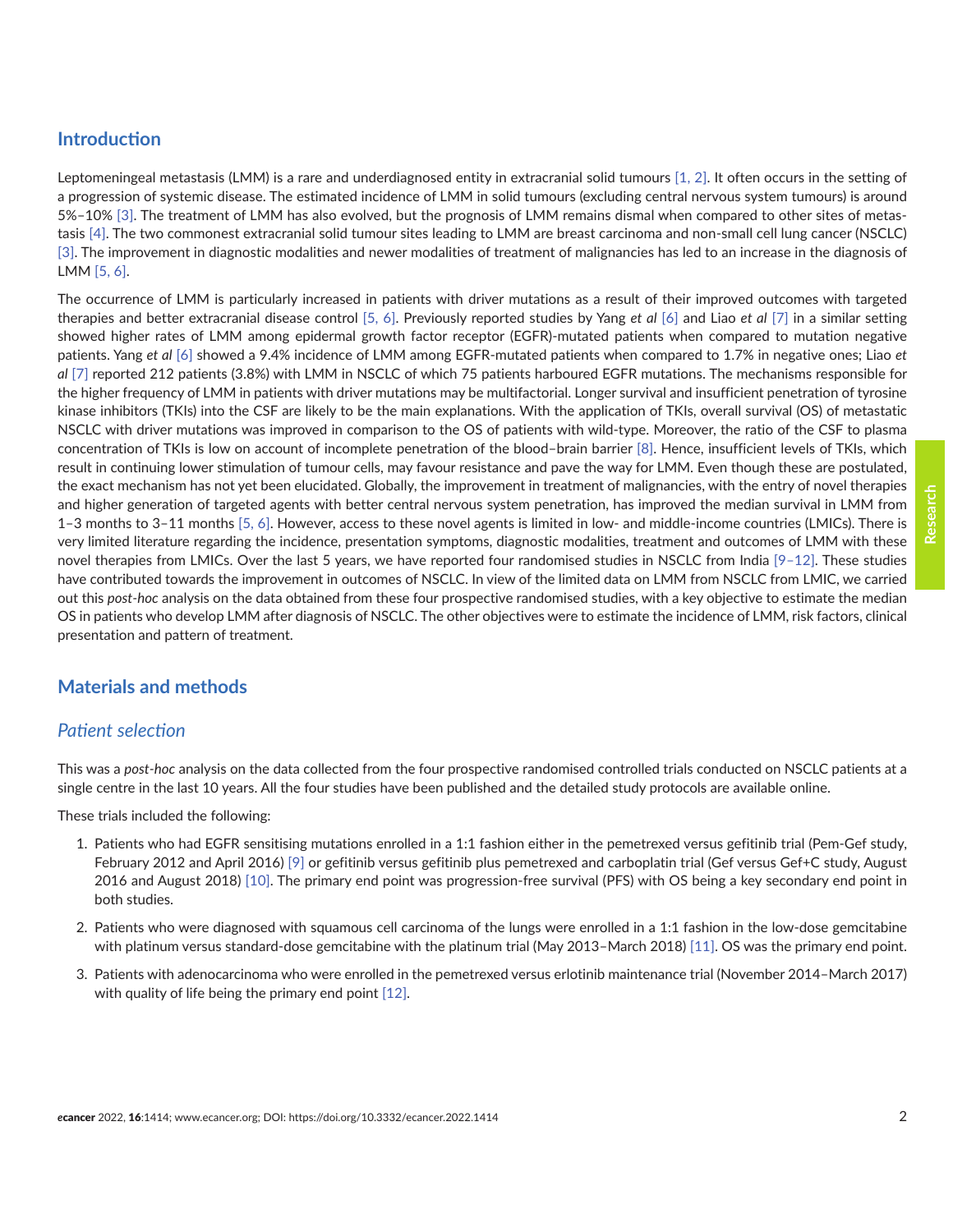# *Data collection*

The data were extracted from the trial database of the four aforementioned prospective trials. The demographic details at enrollment in the trial and at LMM, driver mutation status, brain metastasis status and treatment details were extracted. In addition, clinical presentation, diagnostic details, treatment, response assessment and the outcomes for LMM were extracted.

# *Outcome variable*

The occurrence of LMM was defined as positive cerebrospinal fluid (CSF) cytology or CSF sampling performed only when symptomatic. Contrast-enhanced magnetic resonance imaging (MRI) with gadolinium contrast features was consistent with the diagnosis of LMM [\[11\]](#page-8-0). CSF cytology was carried out in 17 patients and MRI was carried out in 27 patients. CSF cytology was especially carried out in all symptomatic patients who were eligible for intrathecal therapy. These neuroimaging features were the unequivocal presence of leptomeningeal nodules or enhancement. The response to LMM was assessed in accordance with the RANO working group proposal [\[12\]](#page-9-0). OS was defined as the time in months from the date of diagnosis of LMM to the date of death.

## *Statistical analysis*

SPSS version 17 and RStudio version 3.1 were used for analysis. Descriptive statistics were carried out. The incidence of LMM was calculated using a competing risk analysis. Death due to any other cause before developing LMM was considered as competing. The factors affecting LMM development were identified using binary logistic regression analysis. The factors tested were age, performance status on the Eastern Oncology Cooperative Group (ECOG PS) scale, driver mutation status and previous brain metastasis. OS was estimated using the Kaplan– Meier analysis. COX regression analysis was used to identify factors affecting OS. *p*-value of 0.05 was considered significant.

## **Results**

### *Incidence of LMM*

From our database of 1148 patients, we identified 36 (0.031%; 95%CI: 0.022–0.043) patients of NSCLC who developed LMM in the past decade. The incidence of LMM is shown in [Figure 1.](#page-3-0) The median time to develop LMM was 14.92 months (interquartile range (IQR): 7.7–21.84). The risk factors for development of LMM are shown in [Table 1](#page-3-0).

### *Baseline characteristics in patients with LMM*

Data on baseline patient characteristics at development of LMM are given in [Table 2.](#page-4-0) There were 22 males (61.1%) and 14 females (38.9%) in the analysis. There were 23 patients (63.9%) who were below the age of 60 (non-elderly group) and 13 (36.1%) were ≥60 years (elderly group). Twenty-four of the 36 patients (66.7%) had developed LMM after one line of therapy, while 6 patients (16.7%) received 3 or more lines of therapy.

### *Clinical features*

Data on symptoms at presentation were available for 31 out of 36 patients (86.1%). Majority of the patients (15 of the 31 evaluable patients (48.4%)) presented with symptoms of altered higher mental functions or seizures. Full data on symptoms at presentation is presented in [Table 3.](#page-5-0) The diagnosis of LMM was made by CSF analysis alone in 10 patients (27.8%), while imaging was performed in 18 patients (50%). Diagnosis by both CSF analysis and imaging was made in 8 patients (22.2%). Only 1 of the 18 patients (5.5%) who were diagnosed by CSF analysis required 2 lumbar punctures. Systemic progression was present in 20 out of 36 patients (55.6%) of NSCLC at the time of diagnosis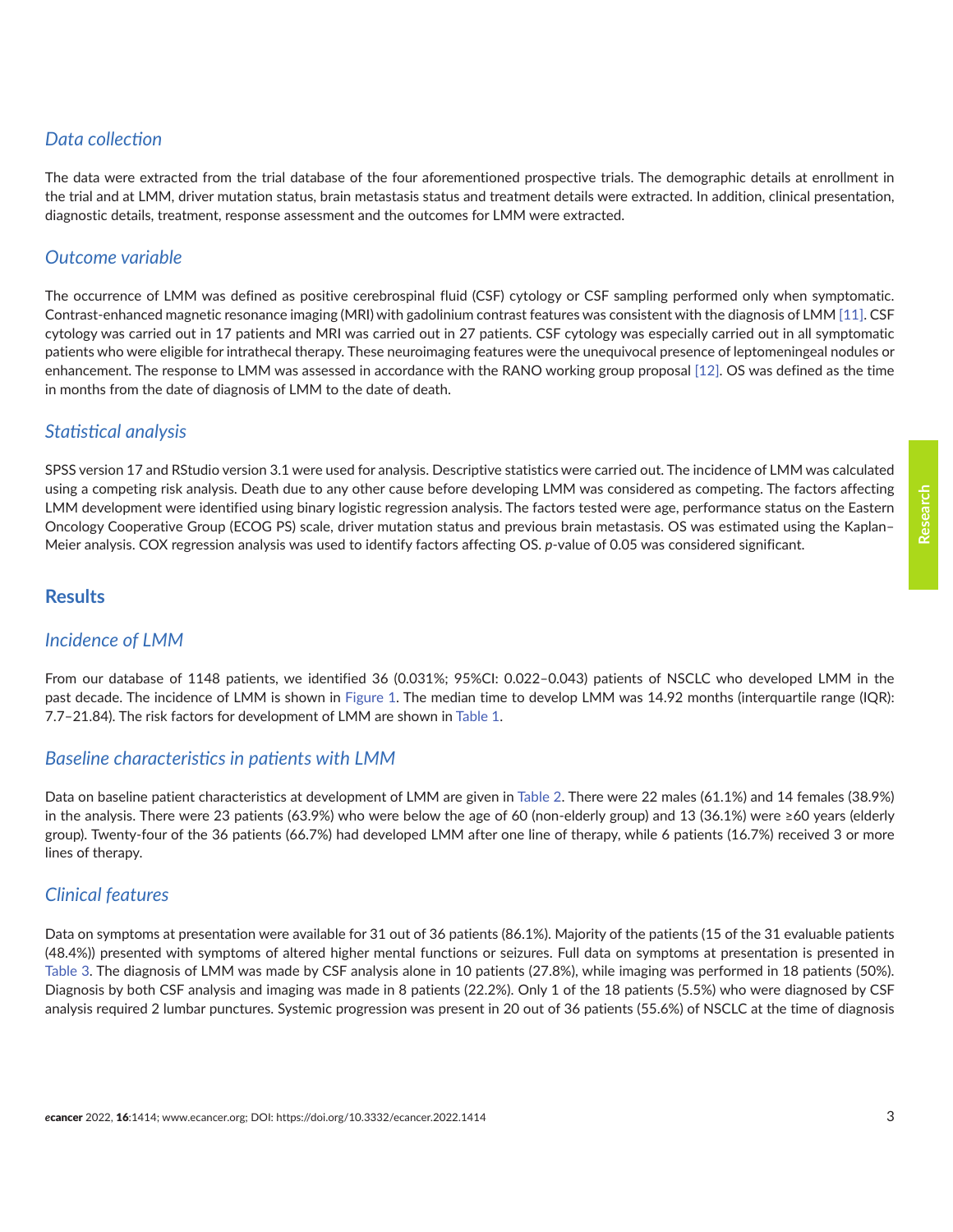<span id="page-3-0"></span>of LMM out of which 10 patients (20%) had brain progression. The median time for the development of LMM was 14.92 months (IQR: 7.7–21.84). Out of the 36 patients, 10 patients (27.8%) had brain progression or new-onset brain metastasis. The details of the diagnosis of LMM are incorporated and presented in [Table 3](#page-5-0).

#### Cumulative incidence curve for Leptomeningeal metastasis



**Figure 1. Incidence of leptomeningeal metastasis in the whole cohort. The green line depicts the incidence of leptomeningeal metastasis and the red line depicts the occurrence of a competing event – death.** 

| Variable               | Variable factors            | Leptomeningeal metastasis (%) | OR (95%CI)             | p-value |
|------------------------|-----------------------------|-------------------------------|------------------------|---------|
| Age                    | Elderly ( $n = 439$ )       | 12(2.7)                       | $0.89(0.44 - 1.8)$     | 0.745   |
|                        | Non-elderly ( $n = 709$ )   | 24(3.4)                       | Reference              |         |
| Gender                 | Male ( $n = 744$ )          | 23(3.1)                       | $0.567(0.283 - 1.135)$ | 0.109   |
|                        | Female ( $n = 404$ )        | 13(3.2)                       | Reference              |         |
| <b>ECOG PS</b>         | ECOG PS 0-1 ( $n = 1,033$ ) | 30(2.9)                       | $0.674(0.269 - 1.687)$ | 0.399   |
|                        | ECOG PS $2(n = 115)$        | 8(5.2)                        | Reference              |         |
| Histopathology         | Non-squamous ( $n = 858$ )  | 35 (4.1%)                     | 2.731 (0.32-23.318)    | 0.359   |
|                        | Squamous ( $n = 290$ )      | $1(0.3\%)$                    | Reference              |         |
| Driver mutation status | Present ( $n = 658$ )       | 31(4.7)                       | Reference              | 0.064   |
|                        | Absent ( $n = 490$ )        | 5(1)                          | $0.379(0.136 - 1.058)$ |         |
| Brain metastasis       | Present ( $n = 153$ )       | 10(6.5)                       | Reference              | 0.035   |
|                        | Absent ( $n = 995$ )        | 26(2.6)                       | $0.45(0.214 - 0.946)$  |         |

**Table 1. Factors predicting the development of leptomeningeal metastasis.**

ECOG PS, Eastern Oncology Cooperative Group performance status; OR, odds ratio; CI, confidence interval.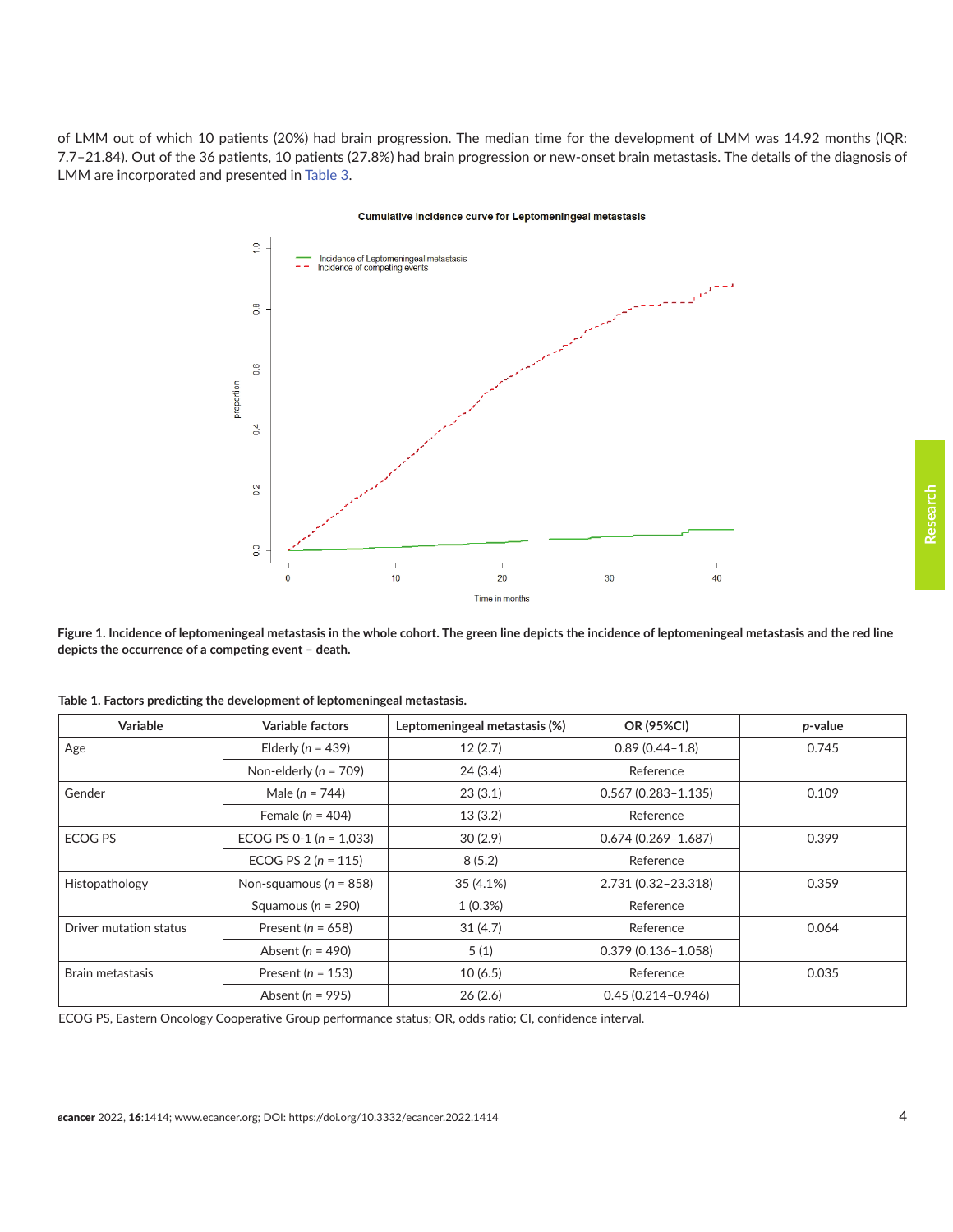| ı<br>ł |
|--------|
|        |
|        |
|        |
|        |

| Variable               | Value ( $n = 36$ ) |  |
|------------------------|--------------------|--|
| Age                    |                    |  |
| Elderly                | 13 (36%)           |  |
| Non-Elderly            | 23 (64%)           |  |
| Gender                 |                    |  |
| Male                   | 22 (61%)           |  |
| Female                 | 14 (39%)           |  |
| <b>ECOG PS</b>         |                    |  |
| $0 - 1$                | 29 (81%)           |  |
| $2 - 3$                | 7 (19%)            |  |
| Histology              |                    |  |
| Squamous               | 1(2.8%)            |  |
| Non-squamous           | 35 (97.2%)         |  |
| <b>Driver Mutation</b> | 31 (86.1%)         |  |
| <b>FGFR</b> mutation   |                    |  |
| Exon 19 deletion       | 19 (61.3%)         |  |
| Exon 21   858R         | 10 (32.3%)         |  |
| Others                 | 2(6.4%)            |  |
| Brain metastasis       |                    |  |
| Yes                    | 9 (25%)            |  |
| N٥                     | 27 (75%)           |  |

<span id="page-4-0"></span>**Table 2**. **Patient characteristics**.

### *Treatment*

Twenty-three patients out of the 36 (63.9%) patients with leptomeningeal metastasis received some form of treatment. Details are presented in [Table 3.](#page-5-0) Out of the 36 patients, 6 received chemotherapy (16.7%) for leptomeningeal progression. Eighteen out of 31 EGFR mutation-positive patients (58.1%) received first-generation TKIs; 7 received high-dose TKI (erlotinib/gefitinib) (38.9%) and the rest standard dose (61.1%). Only 6 (19.4%) out of 31 EGFR-mutated patients received osimertinib. Intrathecal treatment was administered to 11 of the 36 patients (30.6%) of which 4 received triple intrathecal therapy (36.4%) (methotrexate, cytarabine and hydrocortisone) and 7 received single-agent methotrexate (63.6%). Patients with objective responses were treated with osimertinib either with standard-dose or high-dose intrathecal therapy. Patients with a stable disease were commonly treated with a combination of intrathecal therapy, TKI (high-dose erlotinib or gefitinib) and chemotherapy (most commonly combining TKI and intrathecal therapy). The details of the responses to intrathecal therapy are highlighted in [Table 4.](#page-6-0)

### *Response*

Response assessment was conducted in all 23 patients (63.9%) who were treated. Response was seen in 3 patients (13%), stable disease in 11 (47.8%) and in the remaining 9 (39.2%) had a progressive or refractory disease.

### *Overall survival*

The median OS after development of LM was 61 days (95% CI: 38.95–83.05) ([Figure 2\)](#page-6-0). None of the tested factors, including age (Hazard ratio = 0.829; 95% CI: 0.383–1.792, *p*-value = 0.633), ECOG PS (Hazard ratio = 0.745; 95% CI: 0.306–1.813, *p*-value = 0.517), driver mutation status (Hazard ratio = 2.188, 95% CI: 0.756–6.336, *p*-value = 0.149), presence of brain metastasis (Hazard ratio = 1.432, 95% CI: 0.609–3.365, *p*-value = 0.411) or presence of positive CSF cytology (Hazard ratio = 1.026; 95% CI: 0.455–2.315, *p-*value = 0.95), had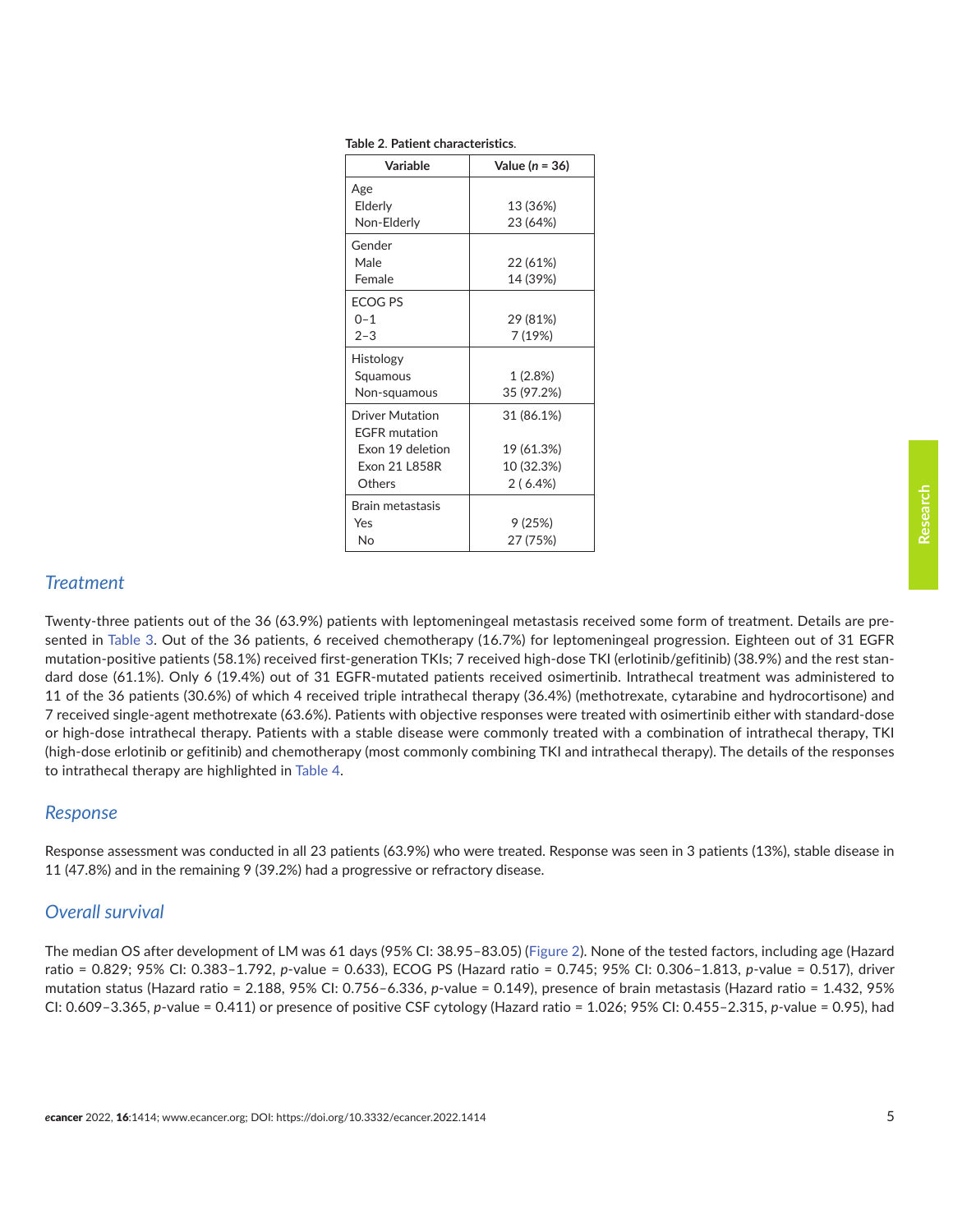<span id="page-5-0"></span>an impact on OS. The median OS in driver mutated patients was 66 days (95% CI: 14.74–117.26) versus 51 days (95% CI: 14.5–87.5) (*p*-value = 0.201) in non-driver mutated patients. Among the driver mutated patients, patients treated with osimertinib had a median OS of 245 days (95% CI: 215.48–274.52) versus 52 days (95% CI: 22.62–81.38) (*p*-value = 0.327) for those without.

| Table 3. Clinical features, diagnosis and treatment details. |  |  |  |  |
|--------------------------------------------------------------|--|--|--|--|
| Variable                                                     |  |  |  |  |
| Symptoms                                                     |  |  |  |  |

| <b>Variable</b>                                                                                      | Value ( $n = 36$ )                          |
|------------------------------------------------------------------------------------------------------|---------------------------------------------|
| Symptoms<br>Altered higher mental functions(memory defects/altered<br>sensorium) and seizures        | 15 (48.4%)                                  |
| Cerebrovascular accident like episodes/visual disturbances                                           | 6(19.4%)                                    |
| Headache and dizziness                                                                               | 10 (32.2%)                                  |
| Diagnosis<br><b>CSF</b> analysis<br>Imaging<br>CSF analysis and Imaging                              | 10 (27.8%)<br>18 (50%)<br>8 (22.2%)         |
| Number of other sites of metastasis<br>$\mathbf{1}$<br>$\overline{2}$<br>3                           | 5 (13.8%)<br>21(58.3%)<br>10 (27.8%)        |
| Brain metastasis prior to leptomeningeal metastasis<br>Yes<br><b>No</b>                              | 9(25%)<br>27 (75%)                          |
| Number of previous lines of therapy<br>1<br>2<br>3                                                   | 24 (66.6%)<br>6(16.7%)<br>6(16.7%)          |
| Brain metastasis or progression at the time of<br>leptomeningeal metastasis<br>Yes<br>N <sub>o</sub> | 10 (27.8%)<br>26 (72.2%)                    |
| Intrathecal therapy<br>Methotrexate<br>Triple intrathecal therapy                                    | 11 (47.8%)<br>7 (63.6%)<br>4(36.45)         |
| Chemotherapy<br>Pemetrexed<br>Docetaxel<br>Paclitaxel                                                | 6 (26%)<br>2 (33.3%)<br>3(50%)<br>1 (16.7%) |
| Tyrosine kinase inhibitor<br>Erlotinib<br>High                                                       | 18 (78.2%)<br>3(16.7%)                      |
| Standard<br>Gefitinib                                                                                |                                             |
| High<br>Standard<br>Osimertinib                                                                      | 3 (33.3%)<br>6(66.7%)                       |
| <b>High</b><br>Standard                                                                              | 1 (16.7%)<br>5 (83.3%)                      |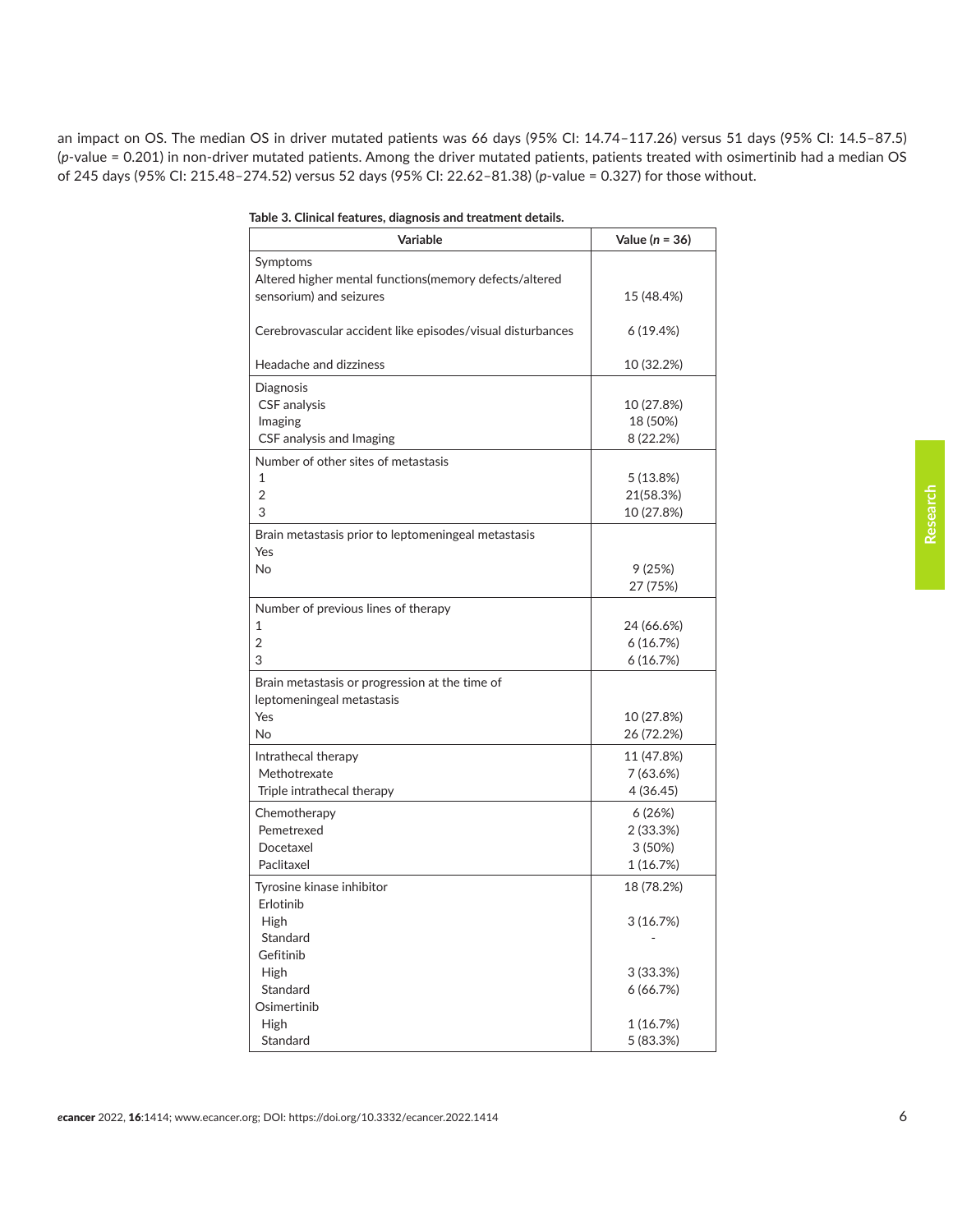| Response            | <b>Number of patients</b> | Intrathecal therapy<br>(Number of patients)                                                                              |
|---------------------|---------------------------|--------------------------------------------------------------------------------------------------------------------------|
| Complete response   | 1                         | Intrathecal methotrexate (1)                                                                                             |
| Partial response    | 2                         | Intrathecal therapy (2)<br>Triple intrathecal therapy (1)<br>Intrathecal methotrexate (1)                                |
| Stable disease      | 11                        | Intrathecal therapy (6)<br>Triple intrathecal therapy (2)<br>Intrathecal methotrexate (4)<br>No intrathecal therapy (5)  |
| Progressive disease | 17                        | Intrathecal therapy (2)<br>Triple intrathecal therapy (0)<br>Intrathecal methotrexate (2)<br>No intrathecal therapy (15) |

<span id="page-6-0"></span>**Table 4. Responses in patients receiving intrathecal therapy.**



**Figure 2. OS graph. OS in days with its 95% confidence interval is depicted. The median OS value is depicted with dashed lines.**

### **Discussion**

LMM is a devastating complication associated with solid malignancies with limited treatment options and poor OS. To the best of authors' knowledge, this is one of the few studies that has retrospectively looked into four prospective single-centre trials on LMM in NSCLC. The incidence of LMM in the current study is 0.03%. This is much lower than the incidence reported in multiple studies which ranges between 3% and 9% [\[4, 5\]](#page-8-0). The question is why was the incidence of leptomeningeal metastasis low in our study. The reason may be manifold. Firstly, evaluation of the craniospinal axis was not carried out routinely. It was performed by physicians only when brain metastasis or LMM were suspected. Hence, asymptomatic LMM was missed. This would have led to falsely low rates of LMM. Secondly, we used strict criteria for diagnosis of LMM which were either cytological positivity or radiological evidence. The diagnosis of LMM based on biochemical or clinical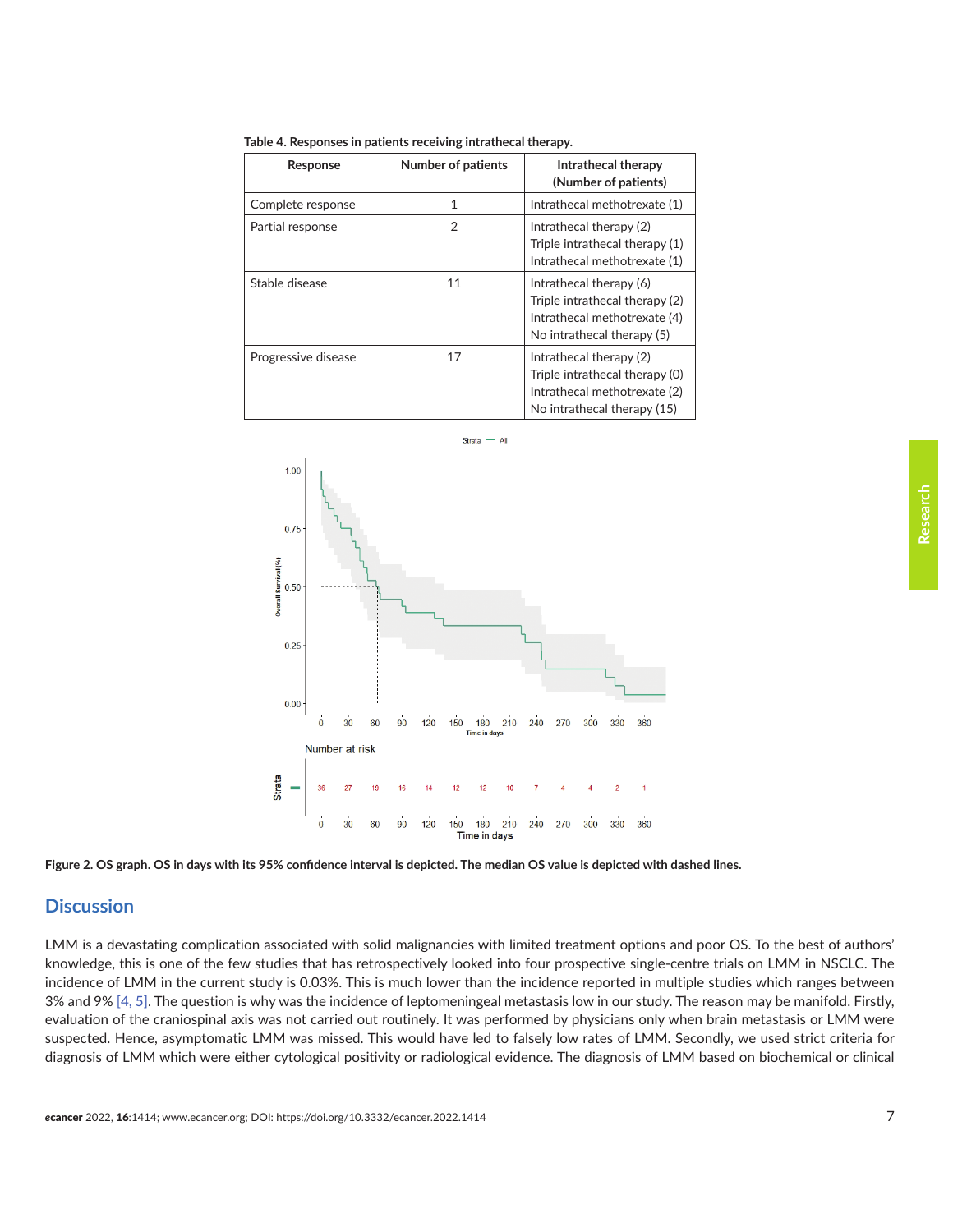parameters was avoided even though these recommendations are provided by the NCCN and the ESMO-EANO group [\[13, 14\].](#page-9-0) Thirdly, access to second and third-generation TKIs and immunotherapy was restricted in our studies. Therefore, the 18-month OS rate in EGFR mutation-positive patients in India is between 48.7 and 74.3% [\[9, 10\]](#page-8-0) as opposed to the 18-month OS rate with third-generation TKIs of 85% [\[15,](#page-9-0) [16\].](#page-9-0) Probably because of this, patients died due to extracranial progression (competing causes), thus limiting the probability of progression to LMM. Fourthly, our data were from a prospective cohort of four studies. As opposed to this, the incidence data in most of the studies has come from retrospective studies with its likelihood of selection bias. Lastly, there might be a lower occurrence of LMM in Indian patients.

Time to develop LMM in the current study was 14.92 months. This is similar to the time to development seen in other studies. In a retrospective analysis from Kuiper *et al* [\[17\]](#page-9-0), time to development of leptomeningeal metastasis was 13·3 months. In our study, the trend of occurrence of LMM was more in driver mutation-driven patients, which is in concurrence with previous studies. In a study by Li *et al* [\[6\],](#page-8-0) the incidence of LMM was found to be 9.4% in patients with EGFR mutations versus 0.7% in wild-type EGFR patients (*p* < 0·001). The higher occurrence of LMM in patients with brain metastasis suggests that it is important to consider the occurrence of LMM in patients with brain metastasis on follow-up [\[18\]](#page-9-0).

The clinical features seen in our study had a predominance (nearly half) of higher mental function disturbance and seizures. This is in line with the data published by Pan et al where adenocarcinoma-related LMM mainly leads to higher mental function symptoms [\[19\]](#page-9-0). Another interesting aspect of the data was presentation of LMM with cerebrovascular accident-like features. This suggests that LMM probably should be a provisional diagnosis when CVA-like symptoms are seen in NSCLC patients.

Nearly 40% of the patients in the current study did not receive cancer-directed treatment at LMM. This is in line with the data across the world [\[20\].](#page-9-0) The outcomes of patients with poor performance status, fixed extensive neurological deficits or with extracranial progression are dismal [\[21\].](#page-9-0) Hence, patients with these features are not treated routinely at our centre. The variable use of intrathecal therapies with systemic therapies seen in the study is in concurrence with the limited efficacy of intrathecal therapies seen in the literature [\[1,](#page-8-0) [22\].](#page-9-0) There is no evidence of improvement in OS or PFS with the use of intrathecal therapies [\[1,](#page-8-0) [22\].](#page-9-0) The median OS after development of LMM was around 2 months, which is consistent with that quoted in the literature [\[21–23\]](#page-9-0). As per our study, the use of intrathecal therapy had some form of response among patients as compared to those who did not receive intrathecal therapy.

Our results are inferior to those reported in studies focussing on novel agents in driver mutated patients. The recently published BLOOM study has shown promising results with the use of high-dose osimertinib (80 mg BID) in EGFR-mutated NSCLC with LMM [\[25\].](#page-9-0) In our study also there was a trend towards higher OS in patients receiving osimertinib. However, the numbers were few (6 out of 31) to have adequate power for a statistical analysis. Thus, our data along with the literature suggests that non-driver mutated patients have poor prognosis and even driver mutated patients would have similar prognosis if exposure to third-generation novel agents is not possible. The outcomes of EGFR-mutated NSCLC treated with first-generation tyrosine kinase inhibitors can be improved by administering either VEGF inhibitors [\[26\]](#page-9-0) or with the addition of chemotherapy [\[10\]](#page-8-0) or alternatively by substituting it with novel third-generation agents [\[18\].](#page-9-0) Moreover, the results imply that in patients with LMM, the use of agents like osimertinib is warranted.

The study limitations are that it was carried out among the Indian population and in a single centre. Access to third-generation therapies and immunotherapy was limited. However, this is also a strength as it is a pointer towards the likely outcomes in LMICs where access to these agents are limited. The strength of the study is the strict criteria used for LMM diagnosis and the radiology review for confirmation of the presence of LMM.

# **Conclusion**

The incidence of LMM is low in the Indian population. In our study, there was no single factor which impacted survival in patients who developed LMM. This suggests that the overall prognosis is poor in patients with LMM where access to newer therapeutic modalities is limited.

# **Funding**

No funding was received for this study.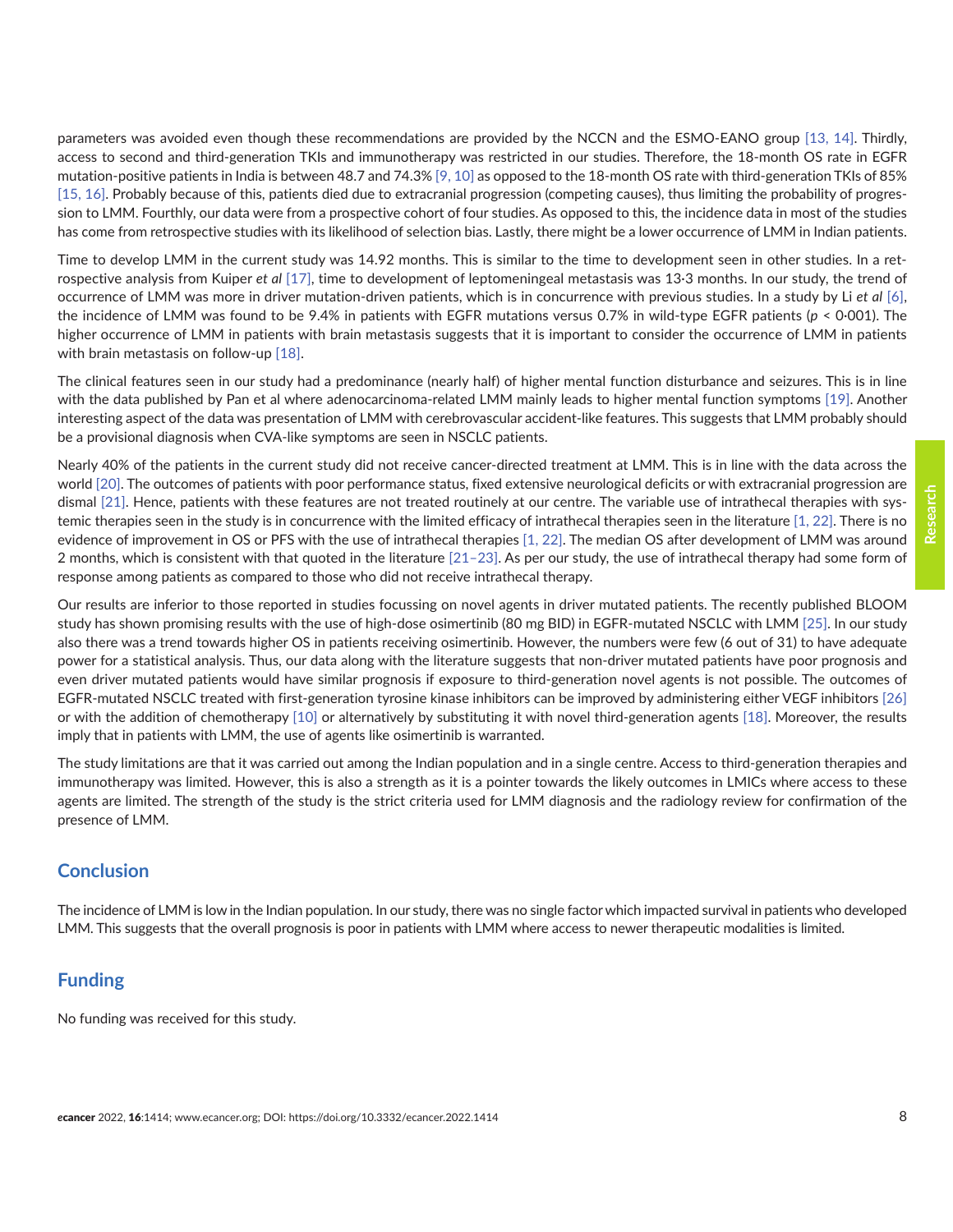# <span id="page-8-0"></span>**Conflicts of interest**

The authors declare that they have no conflicts of interest.

# **Authors' contributions**

Vijay Patil and Kumar Prabhash – concept, design, execution, data collection, analysis, interpretation, first draft and final draft.

Vanita Noronha – execution, data collection, interpretation, first draft and final draft.

Dilip Harindran Vallathol – concept, data collection, interpretation, first draft and final draft.

Nandini Menon, Abhishek Mahajan, Amit Janu and Nilendu Purandare – execution, data collection and final draft

### **References**

- 1. Vallathol DH, Patil VM, and Noronha V, *et al* (2020) **Leptomeningeal metastasis from extracranial solid tumors** *Cancer Res Stat Treat* **3**(2) 254 [https://doi.org/10.4103/CRST.CRST\\_38\\_20](https://doi.org/10.4103/CRST.CRST_38_20)
- 2. Soffietti R, Abacioglu U, and Baumert B, *et al* (2017) **Diagnosis and treatment of brain metastases from solid tumors: guidelines from the European Association of Neuro-Oncology (EANO)** *[Neuro Oncol](http://paperpile.com/b/fOD8HP/lGXV)* **19**(2) 162–174 <https://doi.org/10.1093/neuonc/now241> PMID: [28391295](http://www.ncbi.nlm.nih.gov/pubmed/28391295) PMCID: [5620494](http://www.ncbi.nlm.nih.gov/pmc/articles/PMC5620494)
- 3. Le Rhun E, Preusser M, and van den Bent M, *et al* (2019) **How we treat patients with leptomeningeal metastases** *[ESMO Open](http://paperpile.com/b/fOD8HP/yLME)* **4**(Suppl 2) e000507<https://doi.org/10.1136/esmoopen-2019-000507> PMID: [31231573](http://www.ncbi.nlm.nih.gov/pubmed/31231573) PMCID: [6555600](http://www.ncbi.nlm.nih.gov/pmc/articles/PMC6555600)
- 4. Cheng H and Perez-Soler R (2018) **Leptomeningeal metastases in non-small-cell lung cancer** *[Lancet Oncol](http://paperpile.com/b/fOD8HP/Pg74)* **19**(1) e43–e55 [https://doi.](https://doi.org/10.1016/S1470-2045(17)30689-7) [org/10.1016/S1470-2045\(17\)30689-7](https://doi.org/10.1016/S1470-2045(17)30689-7) PMID: [29304362](http://www.ncbi.nlm.nih.gov/pubmed/29304362)
- 5. Remon J, Le Rhun E, and Besse B (2017) **Leptomeningeal carcinomatosis in non-small cell lung cancer patients: a continuing challenge in the personalized treatment era** *[Cancer Treat Rev](http://paperpile.com/b/fOD8HP/nrfX)* **53** 128–137<https://doi.org/10.1016/j.ctrv.2016.12.006> PMID: [28110254](http://www.ncbi.nlm.nih.gov/pubmed/28110254)
- 6. Li Y-S, Jiang B-Y, and Yang J-J, *et al* (2016) **Leptomeningeal metastases in patients with NSCLC with EGFR mutations** *[J Thorac Oncol](http://paperpile.com/b/fOD8HP/QtDo)* **11**(11) 1962–1969<https://doi.org/10.1016/j.jtho.2016.06.029>PMID: [27539328](http://www.ncbi.nlm.nih.gov/pubmed/27539328)
- 7. Liao BC, Lee JH, and Lin CC, *et al* (2015) **Epidermal growth factor receptor tyrosine kinase inhibitors for non-small-cell lung cancer patients with leptomeningeal carcinomatosis** *J Thorac Oncol* **10**(12) 1754–1761 <https://doi.org/10.1097/JTO.0000000000000669> PMID: [26334749](http://www.ncbi.nlm.nih.gov/pubmed/26334749)
- 8. Zhao J, Chen M, and Zhong W, *et al* (2013) **Cerebrospinal fluid concentrations of gefitinib in patients with lung adenocarcinoma** *Clin Lung Cancer* **14**(2) 188–193<https://doi.org/10.1016/j.cllc.2012.06.004>
- 9. Patil VM, Noronha V, and Joshi A, *et al* (2017) **Phase III study of gefitinib or pemetrexed with carboplatin in EGFR-mutated advanced lung adenocarcinoma** *[ESMO Open](http://paperpile.com/b/fOD8HP/Rf6G)* **2**[\(1\) e000168](http://paperpile.com/b/fOD8HP/Rf6G)<https://doi.org/10.1136/esmoopen-2017-000168>PMID: [28761735](http://www.ncbi.nlm.nih.gov/pubmed/28761735) PMCID: [5519810](http://www.ncbi.nlm.nih.gov/pmc/articles/PMC5519810)
- 10. Noronha V, Patil VM, and Joshi A, *et al* (2019) **Gefitinib versus gefitinib plus pemetrexed and carboplatin chemotherapy in EGFRmutated lung cancer** *[J Clin Oncol](http://paperpile.com/b/fOD8HP/dpFt)* [Published online August 14 JCO1901154](http://paperpile.com/b/fOD8HP/dpFt)
- 11. Patil V, Noronha V, and Joshi A, *et al* (2019) **Phase III non-inferiority study evaluating efficacy and safety of low dose gemcitabine compared to standard dose gemcitabine with platinum in advanced squamous lung cancer** *[EClinicalMedicine](http://paperpile.com/b/fOD8HP/Gsh1)* **9** 19–25 [https://doi.](https://doi.org/10.1016/j.eclinm.2019.03.011) [org/10.1016/j.eclinm.2019.03.011](https://doi.org/10.1016/j.eclinm.2019.03.011) PMID: [31143878](http://www.ncbi.nlm.nih.gov/pubmed/31143878) PMCID: [6510888](http://www.ncbi.nlm.nih.gov/pmc/articles/PMC6510888)